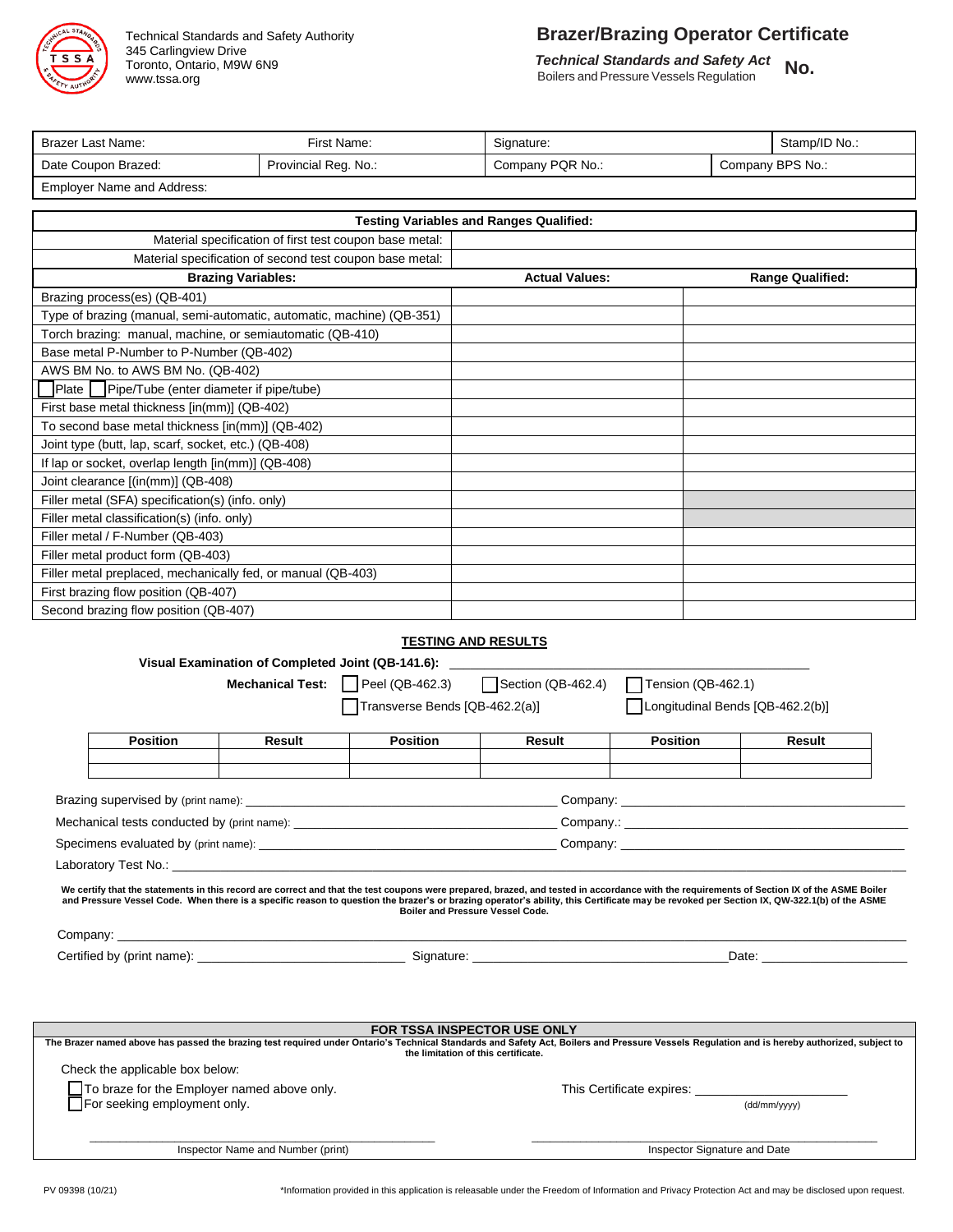

Technical Standards and Safety Authority 345 Carlingview Drive Toronto, Ontario M9W 6N9 www.tssa.org



Technical Standards and Safety Authority 345 Carlingview Drive<br>Toronto, Ontario, M9W 6N9 www.tssa.org

#### **Brazer/Brazing Operator Certificate**

Technical Standards and Safety Act  $\;$  No.  $\;$  (1) Boilers and Pressure Vessels Regulation

| Brazer Last Name:          | First Name:          | Signature:       | Stamp/ID No.:    |  |
|----------------------------|----------------------|------------------|------------------|--|
| Date Coupon Brazed:        | Provincial Reg. No.: | Company PQR No.: | Company BPS No.: |  |
| Employer Name and Address: |                      |                  |                  |  |

|                                                                       | Testing Variables and Ranges Qualified: |                  |
|-----------------------------------------------------------------------|-----------------------------------------|------------------|
| Material specification of first test coupon base metal:               |                                         |                  |
| Material specification of second test coupon base metal:              |                                         |                  |
| <b>Brazing Variables:</b>                                             | <b>Actual Values:</b>                   | Range Qualified: |
| Brazing process(es) (QB-401)                                          |                                         |                  |
| Type of brazing (manual, semi-automatic, automatic, machine) (QB-351) |                                         |                  |
| Torch brazing: manual or mechanical (QB-410)                          | ß                                       |                  |
| Base metal P-Number to P-Number (QB-402)                              | 18                                      |                  |
| AWS BM No. to AWS BM No. (QB-406)                                     |                                         |                  |
| Pipe/Tube (enter diameter if pipe/tube) $(22)$<br>Plate               |                                         |                  |
| First base metal thickness (in.) (QB-402)                             |                                         |                  |
| To second base metal thickness (in.) (QB-402)                         |                                         |                  |
| Joint type (butt, lap, scarf, socket, etc.) (QB-408).                 |                                         |                  |
| If lap or socket, overlap length (in.) (QB-408)                       |                                         |                  |
| Joint clearance (in.) (QB-408)                                        |                                         | 34               |
| Filler metal (SFA) specification(s) (info. only)                      |                                         |                  |
| Filler metal classification(s) (info. only)                           |                                         |                  |
| Filler metal / F-Number (QB-403)                                      |                                         | 38.              |
| Filler metal product form (QB-403)                                    |                                         |                  |
| First brazing flow position (QB-407)                                  |                                         |                  |
| Second brazing flow position (OB-407)                                 |                                         |                  |

### TESTING AND RESULTS

|                                             | Visual Examination of Completed Joint (QB-141.6): |                                         | 45)                                                                                                                                                                                                                                                                                                                                                                                      |                                  |        |
|---------------------------------------------|---------------------------------------------------|-----------------------------------------|------------------------------------------------------------------------------------------------------------------------------------------------------------------------------------------------------------------------------------------------------------------------------------------------------------------------------------------------------------------------------------------|----------------------------------|--------|
|                                             | <b>Mechanical Test:</b>                           | Peel (QB-462.3)                         | Section (QB-462.4)                                                                                                                                                                                                                                                                                                                                                                       | Tension (QB-462.1)               |        |
| 46                                          |                                                   | Transverse Bends [QB-462.2(a)]          |                                                                                                                                                                                                                                                                                                                                                                                          | Longitudinal Bends [QB-462.2(b)] |        |
| Position                                    | Result                                            | Position                                | Result                                                                                                                                                                                                                                                                                                                                                                                   | Position                         | Result |
|                                             | 48.                                               |                                         |                                                                                                                                                                                                                                                                                                                                                                                          |                                  |        |
| Brazing supervised by (print name):         |                                                   |                                         | Company:                                                                                                                                                                                                                                                                                                                                                                                 |                                  |        |
| Mechanical tests conducted by (print name): |                                                   |                                         | Company∴                                                                                                                                                                                                                                                                                                                                                                                 |                                  |        |
| Specimens evaluated by (print name):        |                                                   | 53                                      | Company:                                                                                                                                                                                                                                                                                                                                                                                 |                                  |        |
| Laboratory Test No.:                        | (55)                                              |                                         |                                                                                                                                                                                                                                                                                                                                                                                          |                                  |        |
|                                             |                                                   | <b>Boller and Pressure Vessel Code.</b> | We certify that the statements in this record are correct and that the test coupons were prepared, brazed, and tested in accordance with the requirements of Section IX of the ASME Boller<br>and Pressure Vessel Code. When there is a specific reason to question the brazer's or brazing operator's ability, this Certificate may be revoked per Section IX, QW-322.1(b) of the A SME |                                  |        |
| Company:                                    |                                                   |                                         |                                                                                                                                                                                                                                                                                                                                                                                          |                                  |        |
| Certified by:                               |                                                   | Signature:                              |                                                                                                                                                                                                                                                                                                                                                                                          |                                  | Date:  |

|    |                                                                             | FOR TSSA INSPECTOR USE ONLY                                                                                                                                                                                                          |
|----|-----------------------------------------------------------------------------|--------------------------------------------------------------------------------------------------------------------------------------------------------------------------------------------------------------------------------------|
|    |                                                                             | The Brazer named above has passed the brazing test required under Ontario's Technical Standards and Safety Act, Bollers and Pressure Vessels Requisition and is hereby authorized, subject to<br>the limitation of this certificate. |
|    | Check the applicable box below:                                             |                                                                                                                                                                                                                                      |
| 60 | To braze for the Employer named above only.<br>For seeking employment only. | This Certificate expires:<br>(dd/mm/yyyy)                                                                                                                                                                                            |
|    | 62                                                                          |                                                                                                                                                                                                                                      |
|    | Inspector Name and Number (print)<br>Inspector Signature and Date           |                                                                                                                                                                                                                                      |

PV 09398 (02/26/21)

"information provided in this application is releasable under the Freedom of Information and Privacy Protection Act and may be disclosed upon request.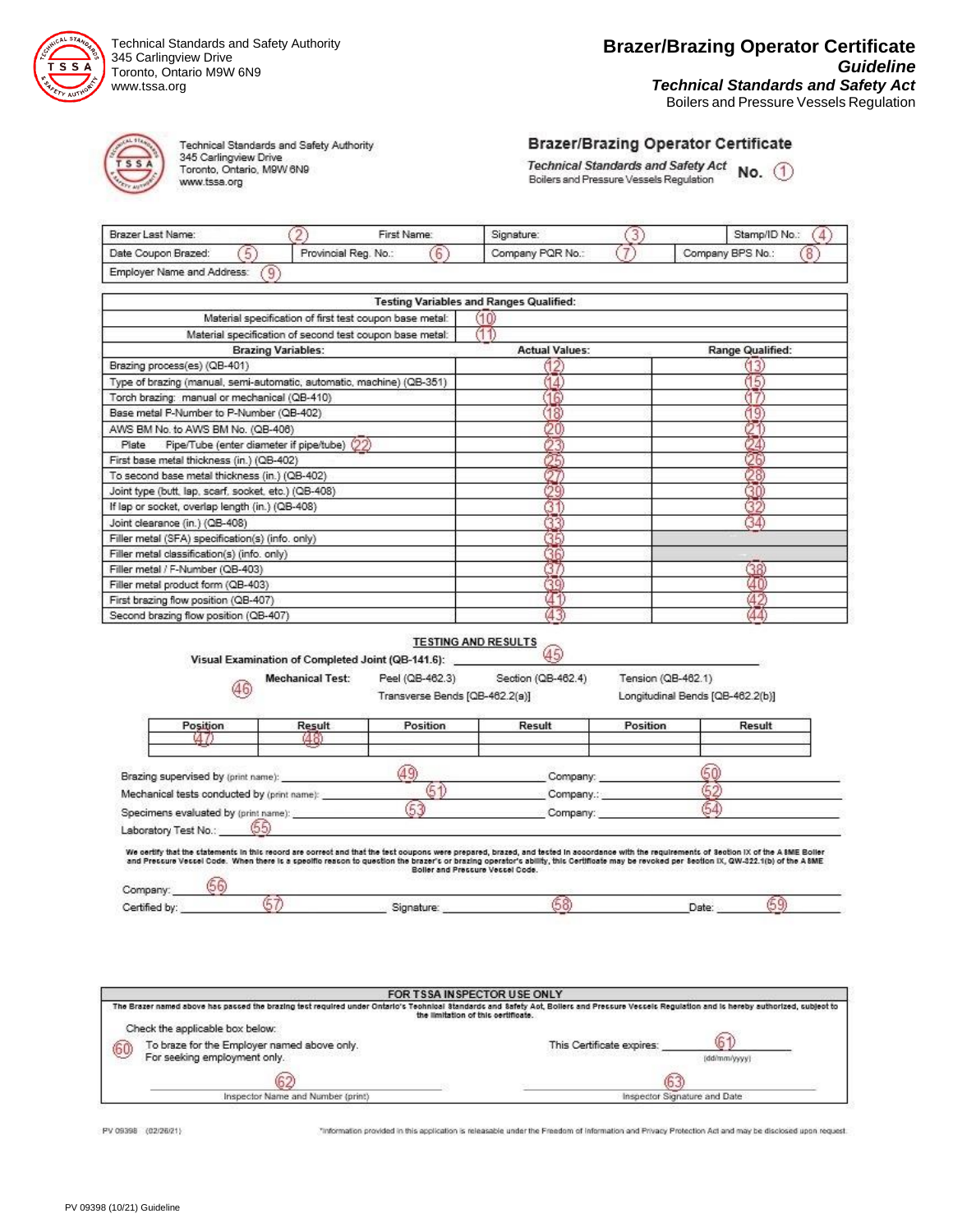

## **Guideline for completing the Brazer/Brazing Operator Certificate**

*NOTE: This is a general guideline. The examples stated are for information purposes only. Please refer to ASME Section IX for Code requirements and actual ranges qualified. All Code paragraphs or tables referenced are specific to ASME Section IX unless otherwise noted. State "N/A" for any item that does not apply to the coupon brazed.*

| Item<br>$\#$     | <b>Description</b>                                                                                                                                                                     | Example                                  |
|------------------|----------------------------------------------------------------------------------------------------------------------------------------------------------------------------------------|------------------------------------------|
| 1                | This unique certificate number will be provided by the TSSA Authorized<br>Inspector.                                                                                                   | 0123456                                  |
| $\overline{2}$   | Record the brazer's Last Name and First Name.                                                                                                                                          | Smith, John                              |
| 3                | The signature of the brazer.                                                                                                                                                           |                                          |
| 4                | A unique identification number shall be provided to the brazer. This<br>number is used to identify brazes made by the brazer on the part or<br>braze map per QB-301.3 and QG-106.2(f). | John Smith: JS, 01, Smith, etc.          |
| 5                | Provide the date the coupon was brazed.                                                                                                                                                | Jan.1, 2020                              |
| $6\phantom{1}$   | Provide the Provincial Registration Number of the Procedure<br>Qualification Record used for the brazed coupon.                                                                        | BP-12345.5                               |
| $\overline{7}$   | Provide the Procedure Qualification Record Number used for brazing the<br>coupon.                                                                                                      | <b>PQR #1</b>                            |
| 8                | Provide the Brazing Procedure Specification Number used for brazing<br>the coupon.                                                                                                     | <b>BPS#1</b>                             |
| $\boldsymbol{9}$ | Record employer name and address (if applicable).                                                                                                                                      |                                          |
| 10               | Record the material specification of the first test coupon base metal.                                                                                                                 | ASTM B280, ASTM B819, etc.               |
| 11               | Record the material specification of the second test coupon base metal.                                                                                                                | ASTM B75, ASME B16.22, etc.              |
| 12               | Record the brazing process per QB-401.1 and QB-351.                                                                                                                                    | <b>Torch Brazing</b>                     |
| 13               | Record the range qualified for the brazing process per QB-351.                                                                                                                         | <b>Torch Brazing Only</b>                |
| 14               | Record the type of brazing performed per QB-351.1.                                                                                                                                     | Manual                                   |
| 15               | Record the range qualified for the type of brazing performed per QB-<br>351.1 and QB-351.2.                                                                                            | <b>Manual Only</b>                       |
| 16               | Record the type of torch brazing: manual or mechanical per QB-410.5.                                                                                                                   | Manual, N/A, etc.                        |
| 17               | Record the range qualified for the type of torch brazing per QB-410.5.                                                                                                                 | Manual only                              |
| 18               | Record the base metal P-Number to P-Number per QB-402.                                                                                                                                 | P-No.107 to P-No.107                     |
| 19               | Record the range qualified of the P-Number(s) used per QB-402.                                                                                                                         | P-No.107 to P-No.107                     |
| 20               | Record the AWS BM Number to AWS BM Number per QB-406.1 (if<br>applicable)                                                                                                              | AWS BM No.300 to AWS BM No.300           |
| 21               | Record the range qualified of the AWS BM Number(s) used per QB-<br>406.1 (if applicable).                                                                                              | AWS BM No.300 to AWS BM No.300           |
| 22               | Select the appropriate box to indicate whether the brazed coupon is<br>performed on plate or pipe/tube.                                                                                | Tube                                     |
| 23               | Record the diameter of the coupon/production pipe or tube. If on plate,<br>record thickness of the plate.                                                                              | 1-1/8" OD, etc.                          |
| 24               | Record the range qualified for the pipe or tube as per the combination of<br>lap length and base metal thickness per QB-408.1 and QB-402.3.                                            | 3/8" OD to 1-5/8" OD, etc.               |
| 25               | Record the thickness of the first base metal per QB-402.3.                                                                                                                             | 0.050", 0.070", etc.                     |
| 26               | Record the range qualified of the first base metal thickness per QB-452.                                                                                                               | 0.025" to 0.100", 0.035" to 0.140", etc. |
| 27               | Record the thickness of the second base metal per QB-402.3.                                                                                                                            | 0.040", 0.059", etc.                     |
| 28               | Record the range qualified of the second base metal thickness per QB-<br>452.                                                                                                          | 0.020" to 0.080", 0.030" to 0.118", etc. |
| 29               | Record the joint type per QB-408.1.                                                                                                                                                    | Lap, socket, etc.                        |
| 30               | Record the range qualified of the joint type per QB-408.1.                                                                                                                             | Lap only, socket only, etc.              |
| 31               | Record the lap or socket overlap length per QB-408.                                                                                                                                    | 0.91", etc.                              |
| 32               | Record the range qualified of the lap or socket overlap length per QB-<br>408.1.                                                                                                       | Up to 1.14" max.                         |